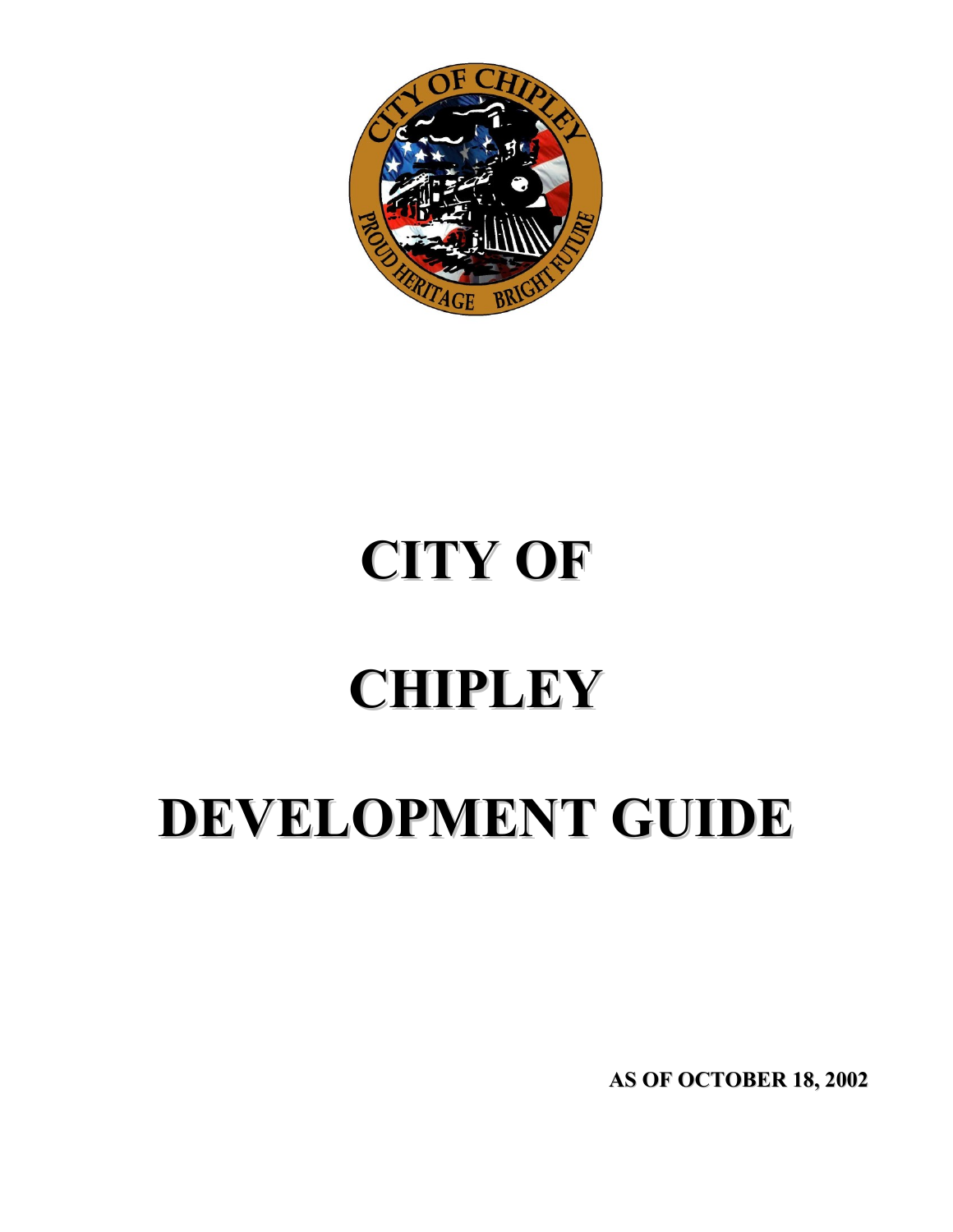### **INTRODUCTION**

This packet of materials is being provided for your convenience to assist developers in complying with the City of Chipley Land Development Codes. An attempt was made to include all information necessary, however, due to the varying nature of development, some applicable parts may not have been included. Please note also that developers must comply with all county, state, and federal regulations. Some references have been made to that effect inside City codes, but only City codes have been included herein.

### **Development Order**

The Washington County Building Department issues "Building Permits" and "Certificates of Occupancy". They can be contacted at 1331 South Blvd., Suite 214, Chipley, Florida 32428, (850) 638-6195. A prerequisite to issuance of any permits is approval by the City. Therefore, data concerning proposed construction, usually in the form of a Site Plan, must be submitted to the City.

### **Concurrency**

Prior to allowing development, the developer must submit data concerning the new development's impact on the City's services including:

- 1. Water 5. Traffic
- 
- 3. Sanitation 7. Recreation
- 4. School Concurrency (from school board)

### **Letter of Intent**

Must be submitted with the Site Plan. This should be a written statement indicating the nature and extent of proposed development.

### **Site Plan**

Site Plans submitted to the City for approval must address applicable provisions per the attached Site Plan Requirement Checklist.

#### **Historic Preservation**

In an effort to preserve Chipley's historic architectural character, some development must be approved by the Chipley City Council. If the development is located inside the City of Chipley Historic District, a "Certificate of Appropriateness" must be issued by the Chipley City Council.

### **Subdivisions and/or Utility Extensions**

As per Section 17-46 (8) - Installation of utilities. After grading is completed and before any base is applied, all the underground utilities such as water mains, sewer lines and storm sewer lines shall be installed by the subdivider at his own expense. All potable water, natural gas, reclaimed water and sanitary sewer utility (Utility) infrastructure, including facility upgrades and system improvements, new facilities and system extensions shall fully comply with all applicable City design standards and shall be designed and constructed in accordance with the City's most recently adopted Construction Criteria Manual where applicable or as approved by the Public Works Director and or the Water Utilities Director.

Requests for Utility extensions and/or connections shall be submitted to the City. Applications for Utility extensions shall be accompanied by engineering design plans, sealed by a licensed Professional Engineer. All proposed potable water and sanitary sewer extensions or facility upgrades shall be permitted by the appropriate state and/or county regulatory agencies and then by the City prior to construction.

- 
- 2. Sewer 6. Storm Water
	-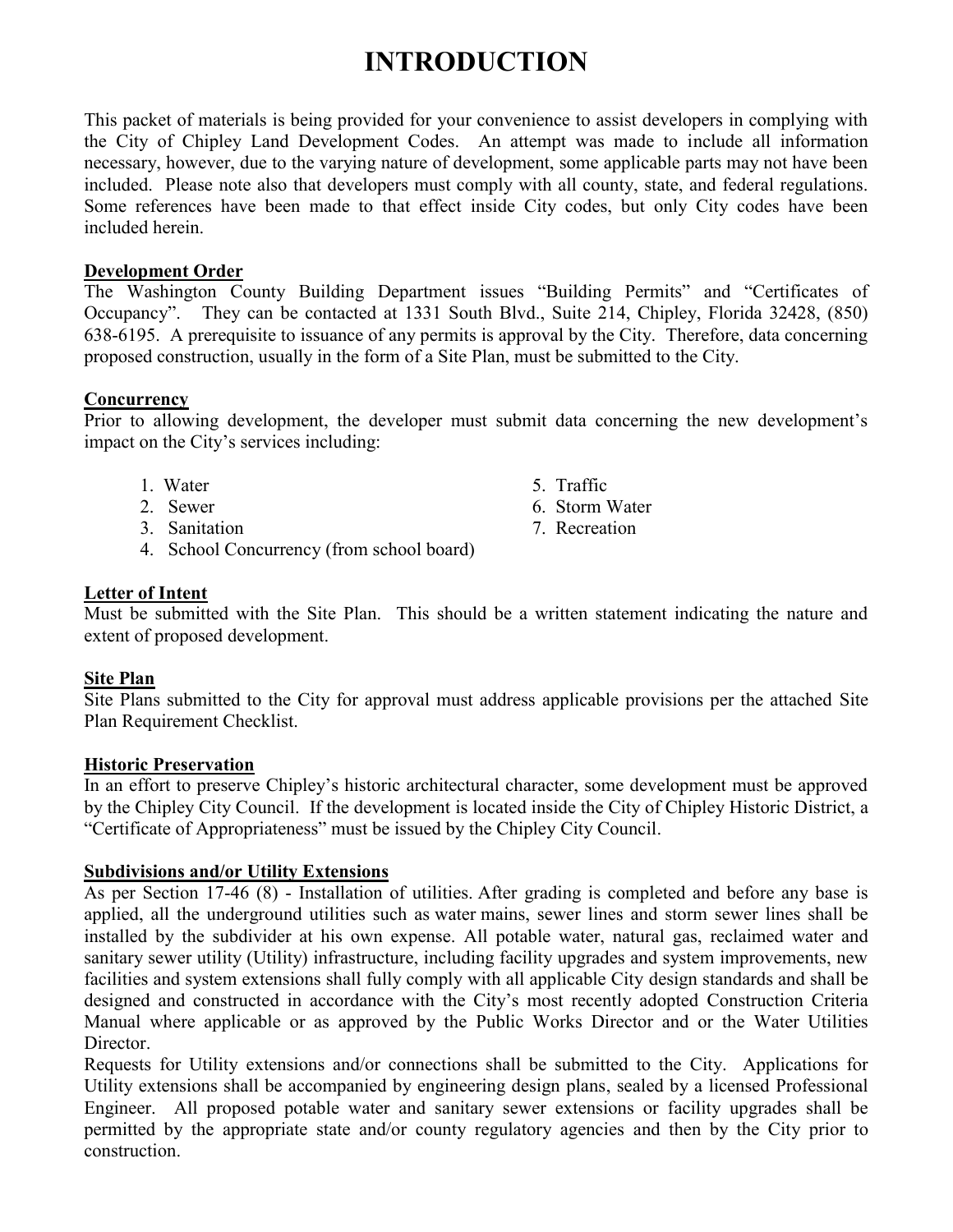### **CITY OF CHIPLEY LAND DEVELOPMENT CODE**

# **FORMS**

- **A. Development Order**
- **B. Site Plan Review Checklist**
- **C. Land Use Compliance Certificate**
- **D. Application for Certificate of Appropriateness**
- **E. Application for Concurrency Review**
- **F. Sign Permit Application** *(if applicable)*
- **G. Land Use Change/Variance Request Application**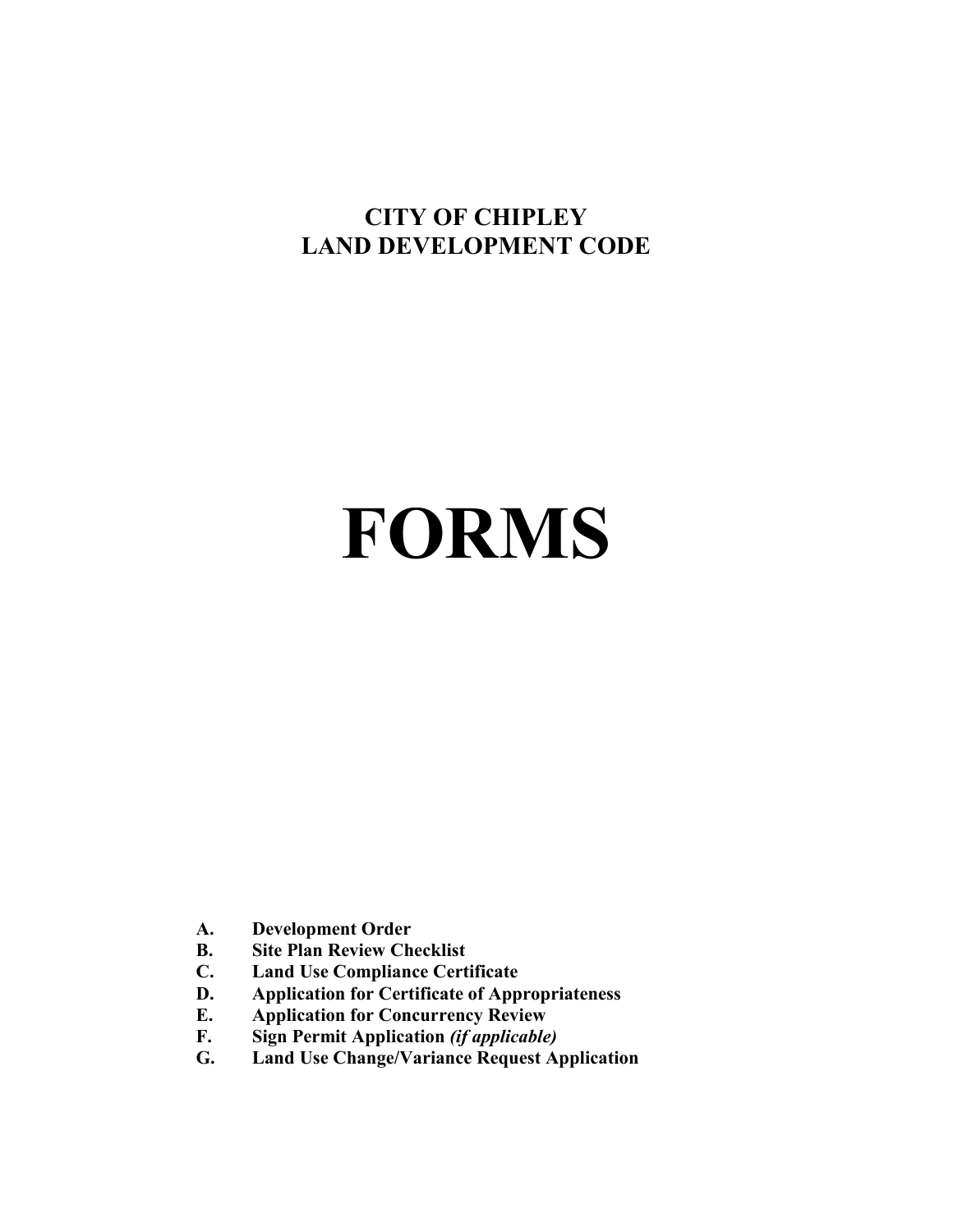## **City of Chipley Development Order**

| File No.                                                                                                                                                                                                                       | Fees Paid \$                           |
|--------------------------------------------------------------------------------------------------------------------------------------------------------------------------------------------------------------------------------|----------------------------------------|
| Name of Owner:                                                                                                                                                                                                                 | Phone #: $\frac{2}{\sqrt{2}}$          |
|                                                                                                                                                                                                                                |                                        |
| Name of Developer/Contractor:                                                                                                                                                                                                  |                                        |
|                                                                                                                                                                                                                                | Phone #: $\frac{1}{2}$                 |
| Type of Development:                                                                                                                                                                                                           | Parcel Size:                           |
|                                                                                                                                                                                                                                |                                        |
| Land Use Designation:                                                                                                                                                                                                          | Sq. Ft. of Building                    |
| Site Plan Required? Yes No                                                                                                                                                                                                     | <b>Stormwater Permit Required? Yes</b> |
| City Utilities Needed? Potable Water _____ Waste Water Natural Gas                                                                                                                                                             | Garbage                                |
| <b>Attachments to Order:</b>                                                                                                                                                                                                   | $1.$ 2.                                |
|                                                                                                                                                                                                                                | $3.$ $4.$                              |
| Date of Planning & Zoning Commission Approval: __________________________________                                                                                                                                              |                                        |
|                                                                                                                                                                                                                                |                                        |
| Contingencies/Conditions of Approval: Continued by Approval and Approval control of Approval control of Approval control of Approval control of Approval control of Approval control of Approval control of Approval control o |                                        |

The City Council hereby authorizes the development of land within the City of Chipley, Florida, as specified herein. Any development undertaken pursuant to this order shall be in strict conformance with the application for development approval and site plan(s) as approved by the City.

| Signature – City Administrator | Date | Attest | Date        |
|--------------------------------|------|--------|-------------|
|                                |      |        | <b>SEAL</b> |
| Owner/Developer/Contractor:    |      |        |             |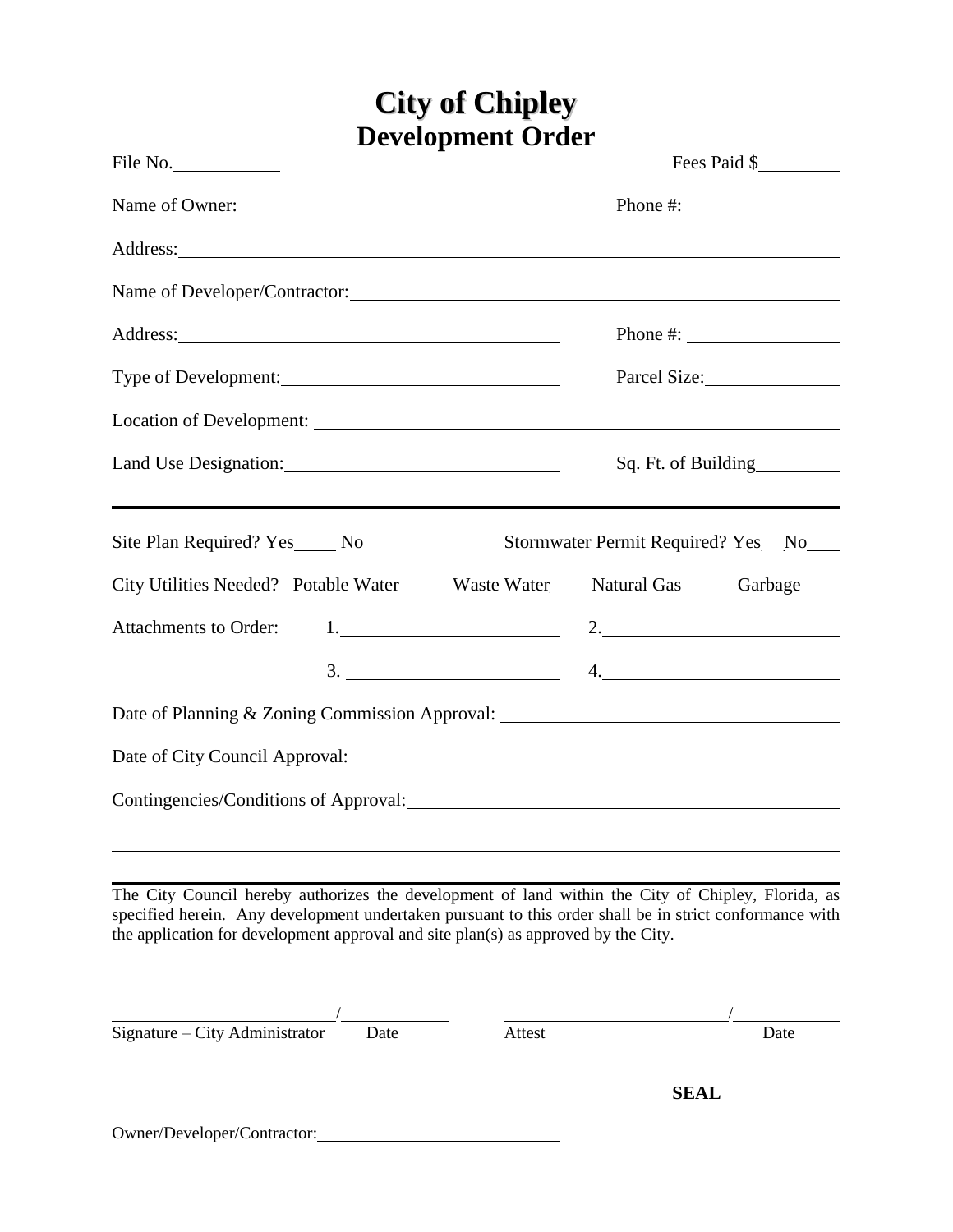### **SITE PLAN REVIEW REQUIREMENT CHECKLIST**

| <b>Petition Number:</b> | Fee Paid: |
|-------------------------|-----------|
|-------------------------|-----------|

Date Received: Receipt #:

Submit eight (8) copies of each of the following items to the City Clerk's Office.

Site plans submitted for Preliminary approval must have the following information:

| Yes | N <sub>o</sub> | 1.  | Legal description of subject parcel.                                                                                                                        |
|-----|----------------|-----|-------------------------------------------------------------------------------------------------------------------------------------------------------------|
| Yes | No             | 2.  | Site location map.                                                                                                                                          |
| Yes | No             | 3.  | Topography map.                                                                                                                                             |
| Yes | No             | 4.  | Generalized soil types and map, if available.                                                                                                               |
| Yes | No             | 5.  | Type & location of existing vegetation & tree grouping.                                                                                                     |
| Yes | N <sub>o</sub> | 6.  | Location, names, widths of existing & proposed streets, driveways<br>and dumpsters.                                                                         |
| Yes | No             | 7.  | Dimensions/location of all buildings/structures.                                                                                                            |
| Yes | N <sub>o</sub> | 8.  | Gross floor area of all buildings.                                                                                                                          |
| Yes | No             | 9.  | Exact number of dwelling units by number of bedrooms.                                                                                                       |
| Yes | No             | 10. | Total number of residential units by acre.                                                                                                                  |
| Yes | No             | 11. | Dimensions of all yard setbacks and open spaces.                                                                                                            |
| Yes | N <sub>o</sub> | 12. | Location of recreation areas, if any.                                                                                                                       |
| Yes | No             | 13. | Drainage concept.                                                                                                                                           |
| Yes | No             | 14. | Site percentage $\&$ square footage covered by building structures.                                                                                         |
| Yes | N <sub>o</sub> | 15. | Site percentage & square footage covered by paving.                                                                                                         |
| Yes | No             | 16. | Site percentage & square footage covered by open space.                                                                                                     |
| Yes | No             | 17. | Sediment control measures.                                                                                                                                  |
| Yes | N <sub>o</sub> | 18. | Fire flow calculations.                                                                                                                                     |
| Yes | N <sub>o</sub> | 19. | Preliminary site plan submittals must contain the following stormwater<br>management information:                                                           |
| Yes | N <sub>o</sub> |     | A. Graphic definition of the drainage areas with each area's:<br>1. approximate surface area indicated                                                      |
|     |                |     | 2. approximate coefficient of imperviousness<br>3. approximate points of water collection                                                                   |
| Yes | No             |     | B. Definition of the type of stormwater management system proposed,<br>along with the location and approximate dimensions and/or size of the<br>facilities. |
| Yes | No             |     | C. Approximate stormwater management design calculations.                                                                                                   |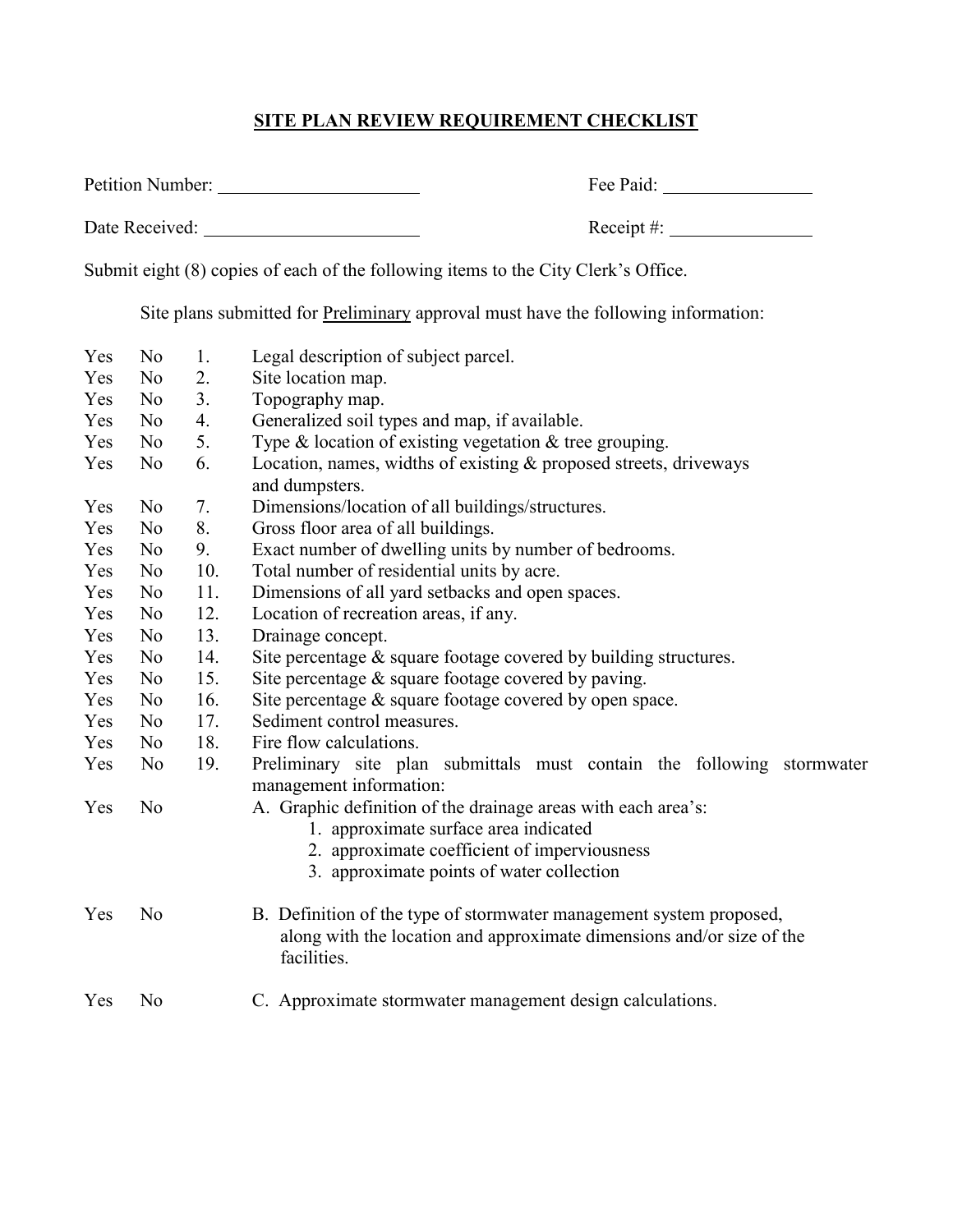| Yes | N <sub>0</sub> | 20. | A grading & drainage plan; stormwater management analysis/design<br>Calculations must be signed $\&$ sealed by a registered Florida engineer. |
|-----|----------------|-----|-----------------------------------------------------------------------------------------------------------------------------------------------|
| Yes | N <sub>o</sub> | 21. | A landscape plan.                                                                                                                             |
| Yes | N <sub>0</sub> | 22. | Exact location of all public easements.                                                                                                       |
| Yes | N <sub>o</sub> | 23. | Utility services & connection points; fire hydrant locations.                                                                                 |
| Yes | N <sub>0</sub> | 24. | Architectural elevations of all buildings and structures.                                                                                     |
| Yes | N <sub>0</sub> | 25. | Size, type and location of street graphics.                                                                                                   |
| Yes | N <sub>o</sub> | 26. | Size, location and intensity of exterior lighting devices and a statement                                                                     |
|     |                |     | that lighting will meet City of Chipley codes.                                                                                                |
| Yes | No.            | 27. | If phasing is planned, a development timetable is required.                                                                                   |
| Yes | N <sub>0</sub> | 28. | A sedimentation plan.                                                                                                                         |

Site plans submitted for Final approval must have the following information:

**NOTE:** THE CITY COUNCIL WILL NOT REVIEW A SITE PLAN THAT IS DEFICIENT IN ANY OF THE INFORMATION LISTED ABOVE.

In submitting this petition, I/We understand that all required information as listed above including eight (8) copies of each of the 28 required items must be submitted to the City Clerk's Office before review by the Chipley City Council. **(11x17" ONLY!)**

Owner/Agent/Petitioner's Signature

Date

### **FOR OFFICE USE ONLY**

| Petition Number                         |                        |
|-----------------------------------------|------------------------|
|                                         |                        |
| Receipt Number                          |                        |
|                                         |                        |
| Approved by City Council ______________ | Denied by City Council |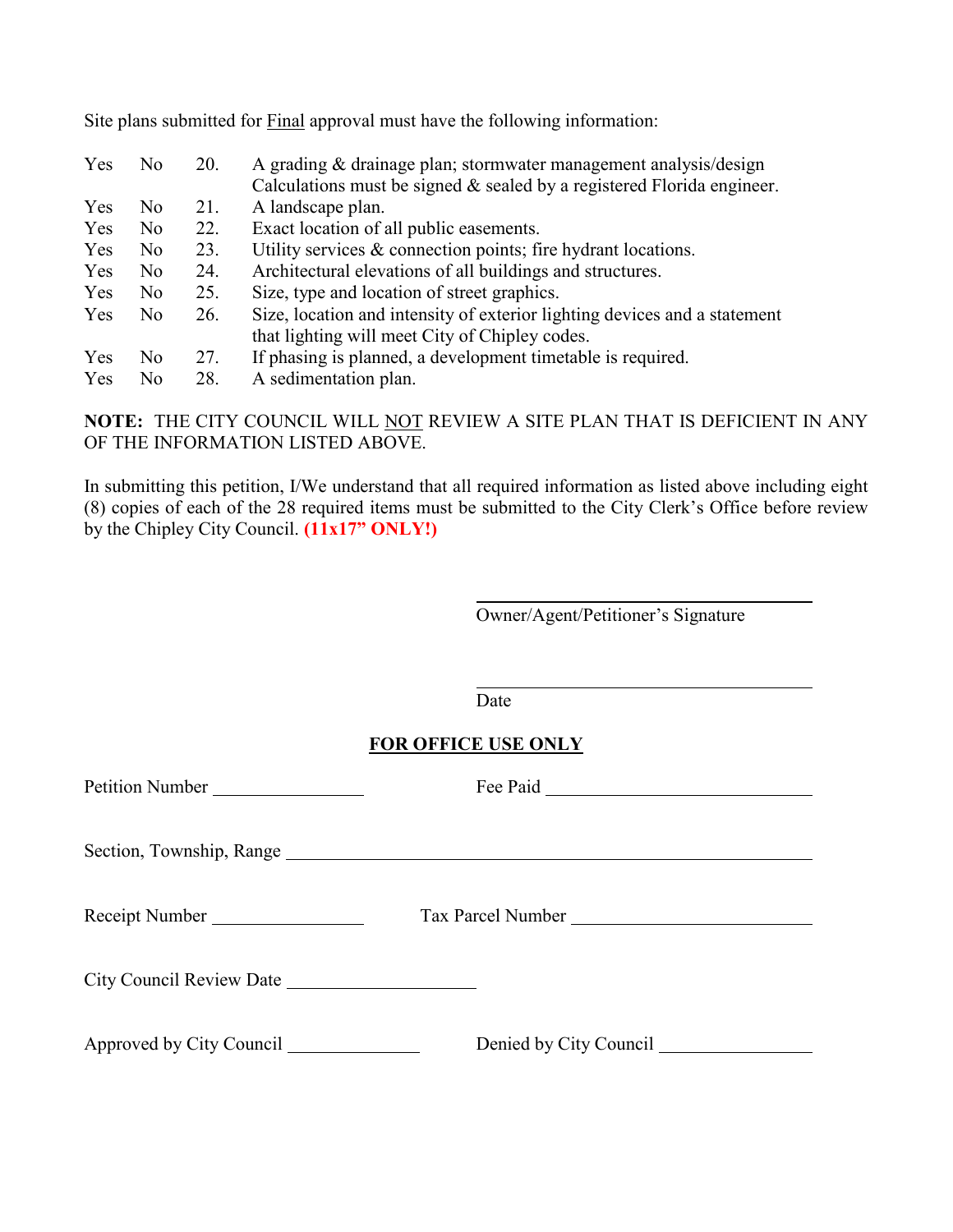

### **Land Use Compliance Certificate**



| <b>City of Chipley</b>                             |                             |         |                                                                                                                                                                                                          |         |
|----------------------------------------------------|-----------------------------|---------|----------------------------------------------------------------------------------------------------------------------------------------------------------------------------------------------------------|---------|
|                                                    |                             |         | <b>Land Use Compliance Certificate</b>                                                                                                                                                                   |         |
|                                                    |                             |         |                                                                                                                                                                                                          |         |
|                                                    |                             |         |                                                                                                                                                                                                          |         |
|                                                    |                             |         |                                                                                                                                                                                                          |         |
|                                                    |                             |         | Phone Number:                                                                                                                                                                                            |         |
|                                                    |                             |         |                                                                                                                                                                                                          |         |
|                                                    |                             |         |                                                                                                                                                                                                          |         |
| <b>City of Chipley Future Land Use Designation</b> |                             |         |                                                                                                                                                                                                          |         |
| Low Density Residential                            |                             | $\circ$ | Neighborhood Commercial                                                                                                                                                                                  | O       |
| Medium Density Residential                         |                             | $\circ$ | Historic Commercial                                                                                                                                                                                      | $\circ$ |
| <b>High Density Residential</b>                    | <u> 1999 - Jan Barat, p</u> | $\circ$ | Industrial                                                                                                                                                                                               | $\circ$ |
| Historic                                           |                             | $\circ$ | Recreational                                                                                                                                                                                             | $\circ$ |
| Commercial                                         |                             | $\circ$ | Public/Semi Public/Educational                                                                                                                                                                           | O       |
|                                                    |                             |         |                                                                                                                                                                                                          |         |
| and comprehensive planning requirements.           |                             |         | A site inspection has been performed on the above development site within the City of Chipley,<br>Florida. It is hereby verified that all site development standards meet the City's land use, zoning    |         |
| Applicant                                          |                             |         | Date                                                                                                                                                                                                     |         |
| City Official Verifying Compliance                 |                             |         | Date                                                                                                                                                                                                     |         |
|                                                    |                             |         | <b>Notice to Applicant:</b> This certificate must be presented to the Washington County Building<br>Official and is requisite to issuance of a "Certificate of Occupancy" for your construction project. |         |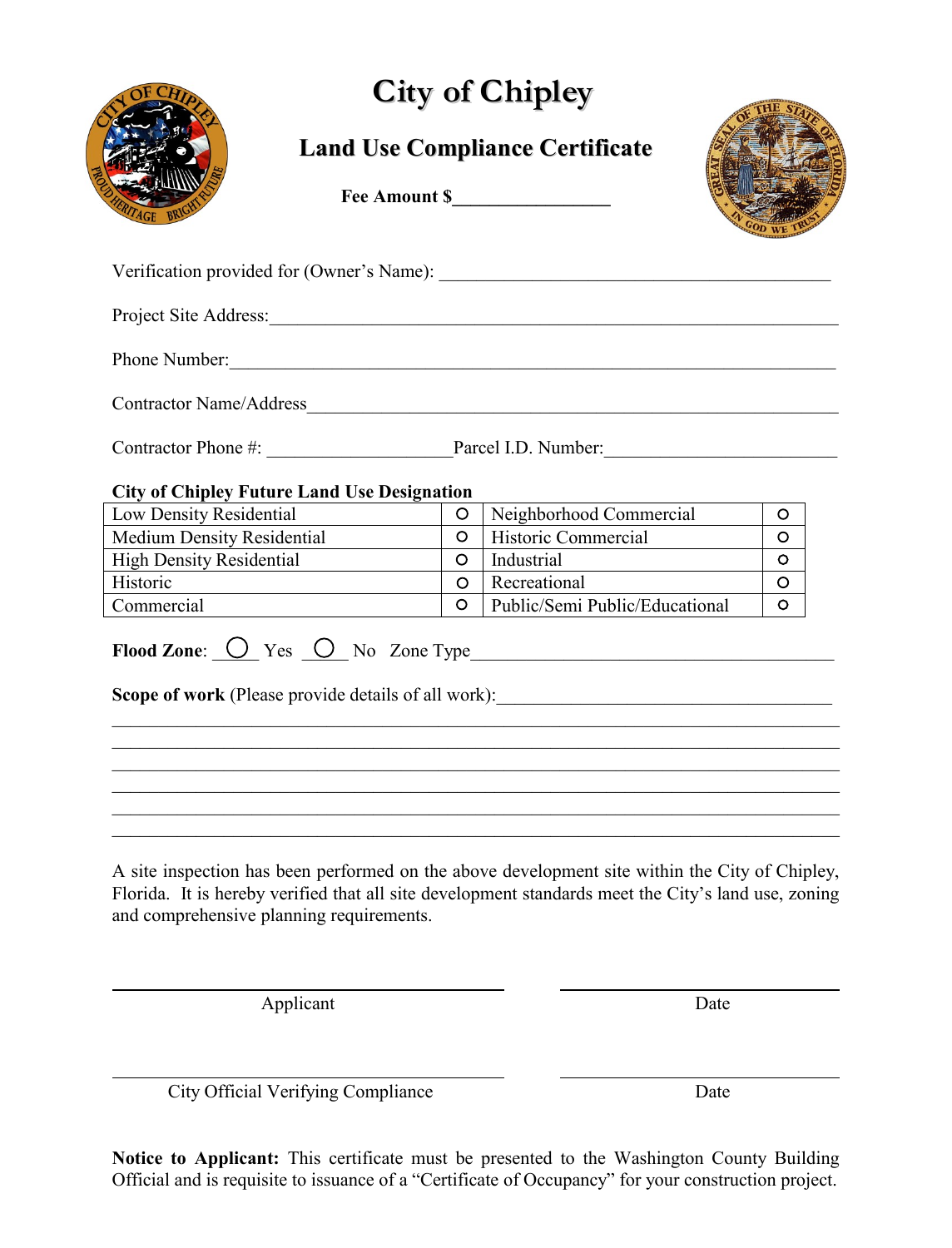# **City of Chipley Sign Application & Permit**

| Date: $\frac{1}{\sqrt{1-\frac{1}{2}}\sqrt{1-\frac{1}{2}}\sqrt{1-\frac{1}{2}}\sqrt{1-\frac{1}{2}}\sqrt{1-\frac{1}{2}}\sqrt{1-\frac{1}{2}}\sqrt{1-\frac{1}{2}}\sqrt{1-\frac{1}{2}}\sqrt{1-\frac{1}{2}}\sqrt{1-\frac{1}{2}}\sqrt{1-\frac{1}{2}}\sqrt{1-\frac{1}{2}}\sqrt{1-\frac{1}{2}}\sqrt{1-\frac{1}{2}}\sqrt{1-\frac{1}{2}}\sqrt{1-\frac{1}{2}}\sqrt{1-\frac{1}{2}}\sqrt{1-\frac{1}{2}}\sqrt{1-\frac{1}{2}}$ |  |
|---------------------------------------------------------------------------------------------------------------------------------------------------------------------------------------------------------------------------------------------------------------------------------------------------------------------------------------------------------------------------------------------------------------|--|
| Applicant's Name: 1988. Applicant of Name: 1988. Applicant of Name: 1988. Applicant of Name: 1988. Applicant of Name: 1988. Applicant of Name: 1988. Applicant of Name: 1988. Applicant of Name: 1988. Applicant of Name: 1988                                                                                                                                                                                |  |
| Business Name: Phone #: Phone #:                                                                                                                                                                                                                                                                                                                                                                              |  |
|                                                                                                                                                                                                                                                                                                                                                                                                               |  |
|                                                                                                                                                                                                                                                                                                                                                                                                               |  |
| Permit Fee:                                                                                                                                                                                                                                                                                                                                                                                                   |  |
| Please provide the following information:                                                                                                                                                                                                                                                                                                                                                                     |  |
| 1. Type of Sign(s): ______ Ground Sign ______ Building Sign ______ Outdoor Advertising<br>(Billboard)                                                                                                                                                                                                                                                                                                         |  |
| 2. Scale drawing and dimensions of sign.<br>a. Ground Signs & Outdoor Advertising Signs: provide site plan showing location of sign,<br>distances from existing buildings, intersections, driveway connections and property lines.<br>(Outdoor advertising signs require D.O.T. permit application).                                                                                                          |  |
| b. Building Signs: provide drawing of building showing elevation and location of sign.                                                                                                                                                                                                                                                                                                                        |  |
|                                                                                                                                                                                                                                                                                                                                                                                                               |  |
|                                                                                                                                                                                                                                                                                                                                                                                                               |  |
| 5. Number of Existing Signs on Property:                                                                                                                                                                                                                                                                                                                                                                      |  |
| The City of Chipley hereby authorizes placement of the above referenced signage. Any deviation to construction or location<br>which are not reflected in this document will result in revocation of permit.                                                                                                                                                                                                   |  |
| Signature: City Administrator or $\frac{1}{2}$                                                                                                                                                                                                                                                                                                                                                                |  |
| Code Enforcement Officer                                                                                                                                                                                                                                                                                                                                                                                      |  |

Signature: Owner/Contractor Date

/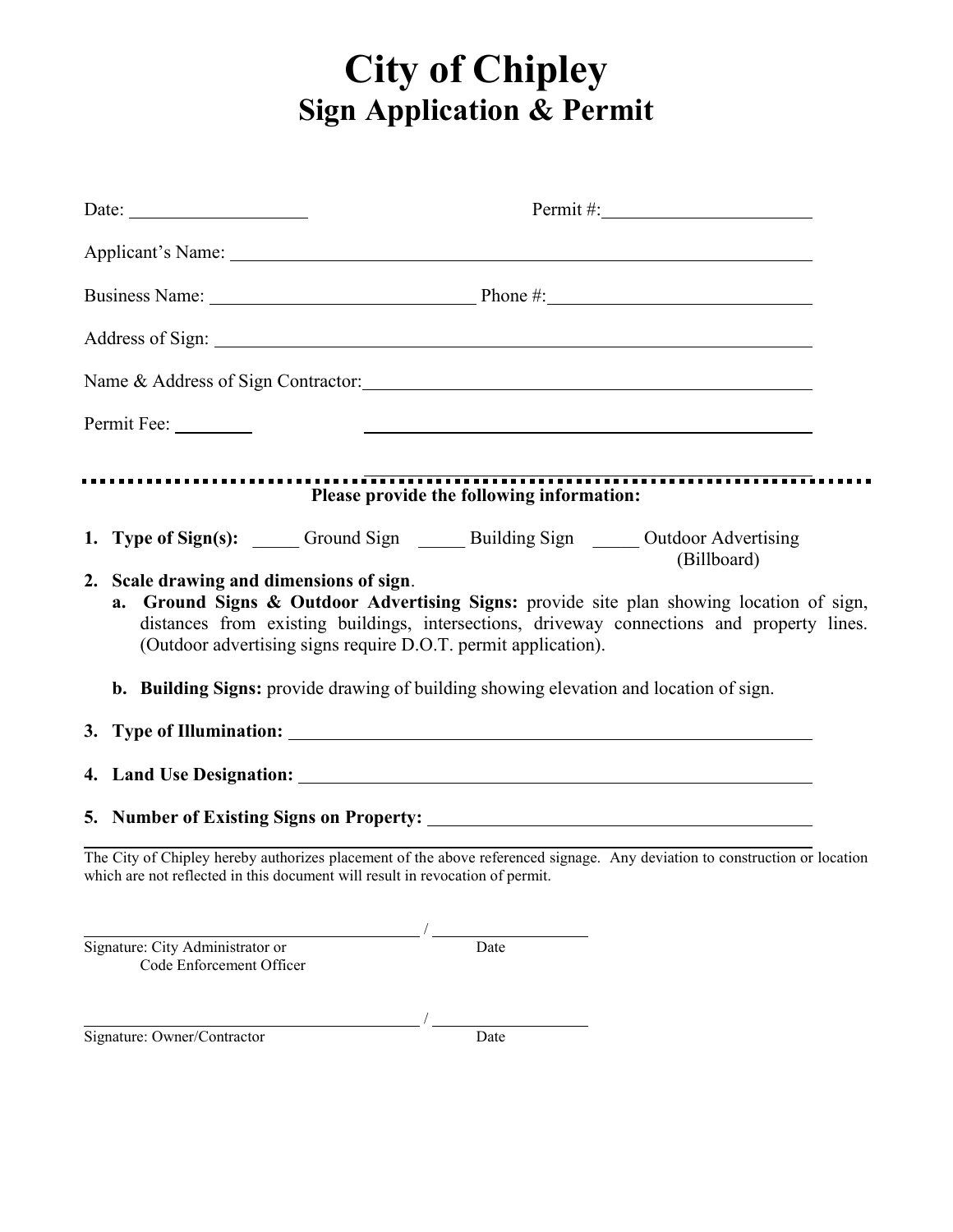### APPLICATION FOR CERTIFICATE OF APPROPRIATENESS

| Name: Name and the state of the state of the state of the state of the state of the state of the state of the state of the state of the state of the state of the state of the state of the state of the state of the state of |                                                                                                                                                                                                                                                                                                                    |
|--------------------------------------------------------------------------------------------------------------------------------------------------------------------------------------------------------------------------------|--------------------------------------------------------------------------------------------------------------------------------------------------------------------------------------------------------------------------------------------------------------------------------------------------------------------|
|                                                                                                                                                                                                                                | Phone #: $\frac{1}{2}$ $\frac{1}{2}$ $\frac{1}{2}$ $\frac{1}{2}$ $\frac{1}{2}$ $\frac{1}{2}$ $\frac{1}{2}$ $\frac{1}{2}$ $\frac{1}{2}$ $\frac{1}{2}$ $\frac{1}{2}$ $\frac{1}{2}$ $\frac{1}{2}$ $\frac{1}{2}$ $\frac{1}{2}$ $\frac{1}{2}$ $\frac{1}{2}$ $\frac{1}{2}$ $\frac{1}{2}$ $\frac{1}{2}$ $\frac{1}{2}$ $\$ |
|                                                                                                                                                                                                                                |                                                                                                                                                                                                                                                                                                                    |
| current appearance of the structure or property.                                                                                                                                                                               | List of improvements including materials to be used, paint colors, and other details which will alter the                                                                                                                                                                                                          |
|                                                                                                                                                                                                                                |                                                                                                                                                                                                                                                                                                                    |
| the existing structure.                                                                                                                                                                                                        | Note: Include a site plan showing location of proposed construction if the improvement is not on                                                                                                                                                                                                                   |
| submitted and approved.                                                                                                                                                                                                        | I (name of applicant) certify that the information submitted truly reflects all improvements which will be made on the property. Should any changes be desired, I will notify the<br>City of Chipley. I acknowledge that penalties can be the result of varying from the plans or description                      |
|                                                                                                                                                                                                                                | Signed: Date: Date: Date:                                                                                                                                                                                                                                                                                          |
|                                                                                                                                                                                                                                |                                                                                                                                                                                                                                                                                                                    |
| <b>Action:</b> Approved                                                                                                                                                                                                        |                                                                                                                                                                                                                                                                                                                    |
|                                                                                                                                                                                                                                | Comments: Comments: Comments: Comments: Comments: Comments: Comments: Comments: Comments: Comments: Comments: Comments: Comments: Comments: Comments: Comments: Comments: Comments: Comments: Comments: Comments: Comments: Co                                                                                     |
|                                                                                                                                                                                                                                |                                                                                                                                                                                                                                                                                                                    |
|                                                                                                                                                                                                                                |                                                                                                                                                                                                                                                                                                                    |
|                                                                                                                                                                                                                                |                                                                                                                                                                                                                                                                                                                    |

Signature/Title/Authority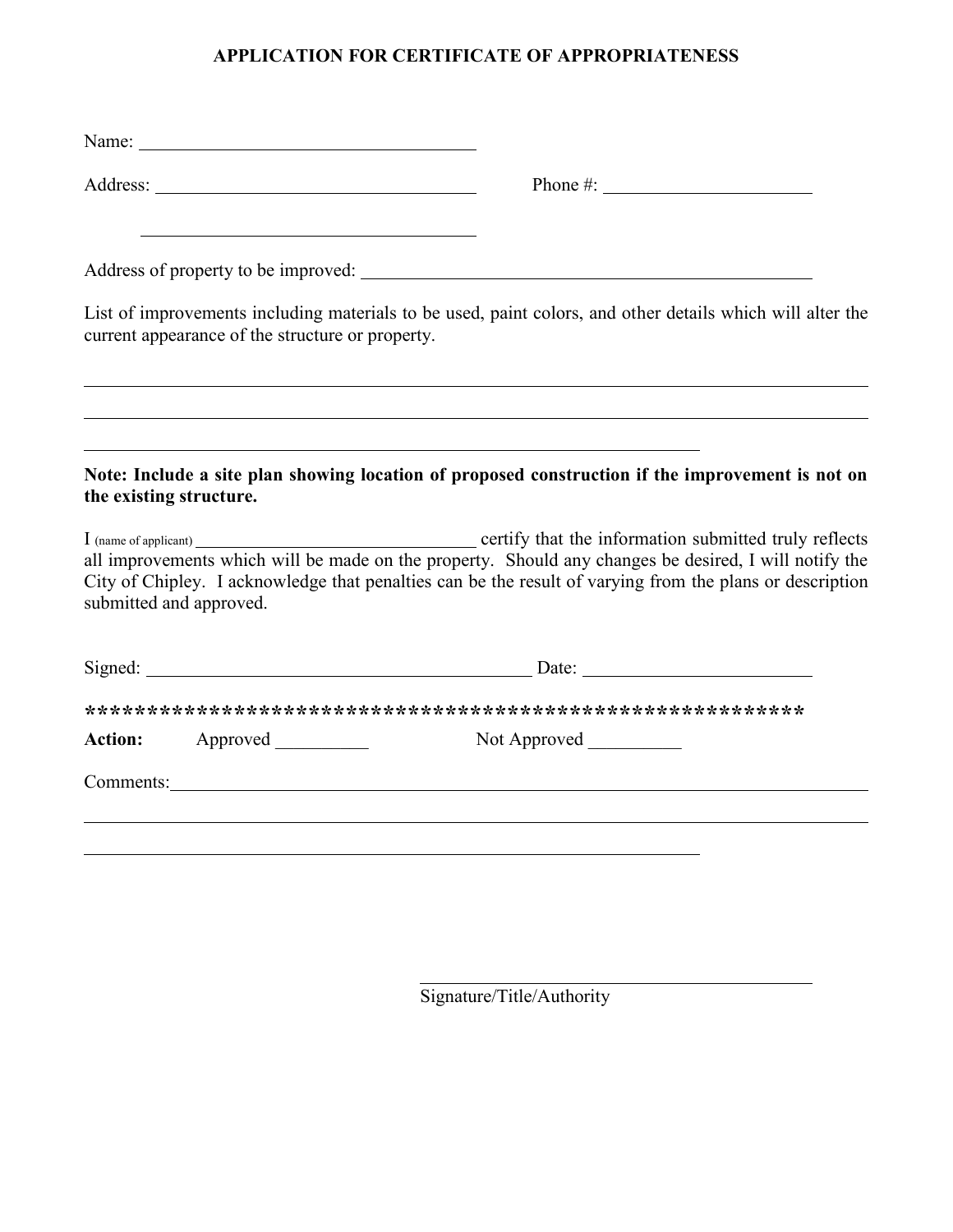### ZONING CHANGE OR VARIANCE REQUEST

|                                                                                                                                                                                                                                                                                                      |                                                                                                                                                                                                                                | <b>FEE:</b>                                                                                                    |
|------------------------------------------------------------------------------------------------------------------------------------------------------------------------------------------------------------------------------------------------------------------------------------------------------|--------------------------------------------------------------------------------------------------------------------------------------------------------------------------------------------------------------------------------|----------------------------------------------------------------------------------------------------------------|
| Any applicant requesting a particular service specified herein shall make formal application to the City and shall pay the<br>appropriate fee. No portion of the appropriate fee shall be refunded whether the request is withdrawn by the applicant or<br>denied or granted by the City of Chipley. |                                                                                                                                                                                                                                |                                                                                                                |
|                                                                                                                                                                                                                                                                                                      |                                                                                                                                                                                                                                | Applicant's Name                                                                                               |
| Phone $\qquad$                                                                                                                                                                                                                                                                                       |                                                                                                                                                                                                                                |                                                                                                                |
|                                                                                                                                                                                                                                                                                                      | Signature of Applicant                                                                                                                                                                                                         | Date                                                                                                           |
|                                                                                                                                                                                                                                                                                                      |                                                                                                                                                                                                                                |                                                                                                                |
|                                                                                                                                                                                                                                                                                                      |                                                                                                                                                                                                                                | ADDRESS OR DESCRIPTION OF PROPERTY TO BE CONSIDERED:                                                           |
|                                                                                                                                                                                                                                                                                                      |                                                                                                                                                                                                                                |                                                                                                                |
|                                                                                                                                                                                                                                                                                                      | TYPE OF REQUEST: Zoning Change () Variance ()                                                                                                                                                                                  |                                                                                                                |
|                                                                                                                                                                                                                                                                                                      |                                                                                                                                                                                                                                |                                                                                                                |
|                                                                                                                                                                                                                                                                                                      |                                                                                                                                                                                                                                |                                                                                                                |
|                                                                                                                                                                                                                                                                                                      |                                                                                                                                                                                                                                |                                                                                                                |
|                                                                                                                                                                                                                                                                                                      |                                                                                                                                                                                                                                | SUPPORTING DOCUMENT(S): VERTICAL CONTROL CONTROL CONTROL CONTROL CONTROL CONTROL CONTROL CONTROL CONTROL CONTR |
|                                                                                                                                                                                                                                                                                                      |                                                                                                                                                                                                                                |                                                                                                                |
|                                                                                                                                                                                                                                                                                                      |                                                                                                                                                                                                                                | <b>ZONING BOARD USE ONLY</b>                                                                                   |
|                                                                                                                                                                                                                                                                                                      | DECISION OF ZONING BOARD: University of the contract of the contract of the contract of the contract of the contract of the contract of the contract of the contract of the contract of the contract of the contract of the co |                                                                                                                |
|                                                                                                                                                                                                                                                                                                      |                                                                                                                                                                                                                                |                                                                                                                |
|                                                                                                                                                                                                                                                                                                      |                                                                                                                                                                                                                                |                                                                                                                |
|                                                                                                                                                                                                                                                                                                      | Signature of Board Chairman                                                                                                                                                                                                    | Date                                                                                                           |
|                                                                                                                                                                                                                                                                                                      |                                                                                                                                                                                                                                |                                                                                                                |
|                                                                                                                                                                                                                                                                                                      |                                                                                                                                                                                                                                |                                                                                                                |
|                                                                                                                                                                                                                                                                                                      |                                                                                                                                                                                                                                |                                                                                                                |